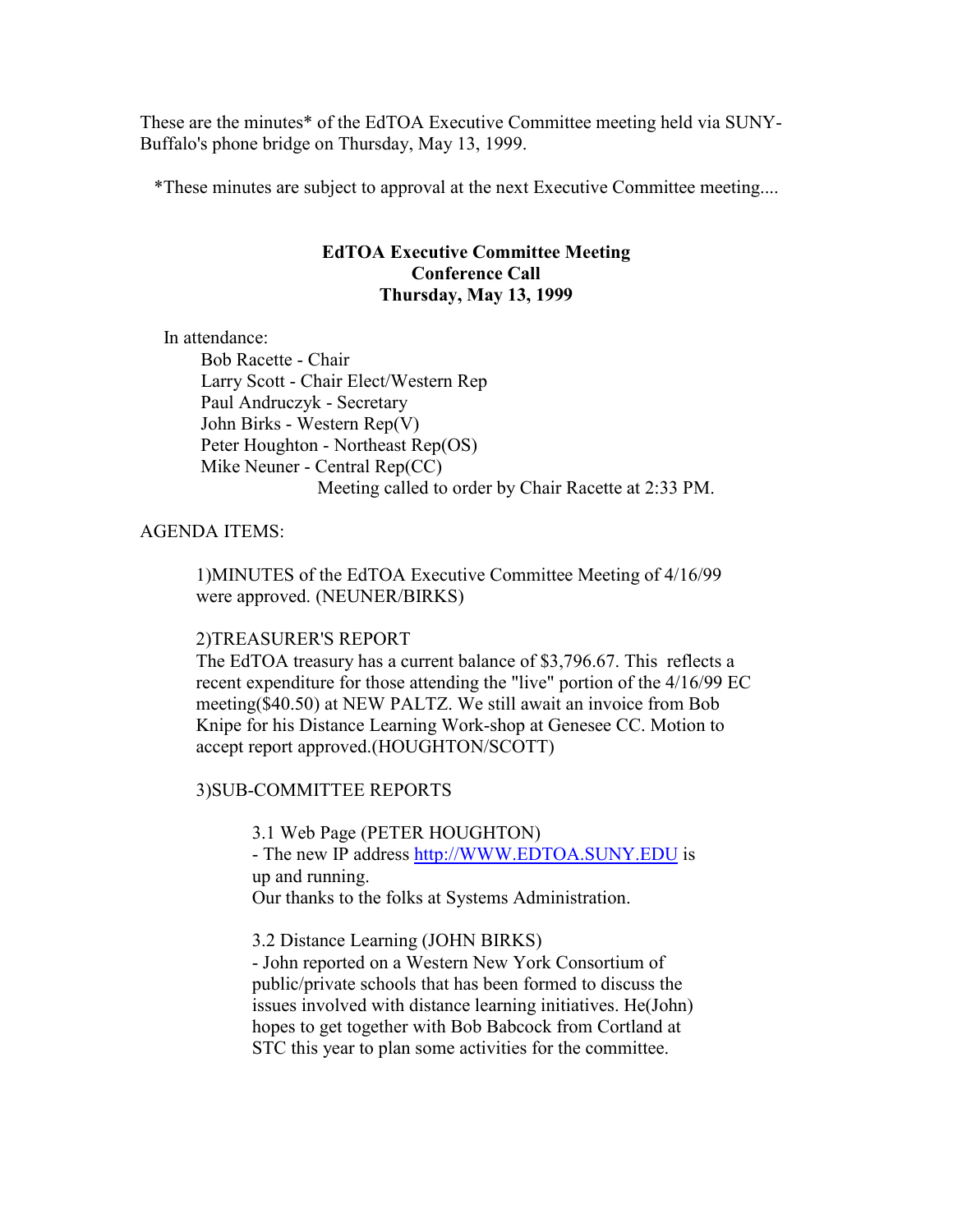3.3 Multi-Media Classrooms (LARRY SCOTT) - The committee is looking at setting up "boiler plate" for possible future visits by one campus to another in terms of seeking input on multi-media classroom design/development/renovation.

- The "format" for a visit should include:

a. presentation by EdTOA personnel b. Q and A session to determine what the visitors want/need c. Tour of host campus facility d. Follow up presentation with suggestions for visitors to take back.

- Any visit should include a request for funding support from ALIS and a follow up of the visit to make sure the visitors received answers to their questions.

#### 4)MULTI-MEDIA CLASSROOM INITIATIVE(ALIS-EDTOA)

4.1 BOB and Peter met with Chris Haile on 4/19/99 regarding ideas discussed at the 1/22/99 meeting. Jeff Adams joined via conference call.

- Some priorities were established:

- ALIS financial support for Web Site is forthcoming

- Asked ALIS for funding to collect data to share with all campuses

- We(EdTOA) would maintain and update the web site

- Jeff Adams would be a key player in this endeavor as he already has a MMC page linked to his home web page

## 5)NEW BUSINESS

We will need to "recruit" some help for next year in terms of an EdTOA track coordinator for the 2000 STC.

#### 6)NYN/SUNYSAT UPDATE (ROY SAPLIN)

- No report at this time.

- We are setting aside a block of time at the EdTOA business meeting on Monday at the STC for a digital demo and NYN/SUNYSAT update. The invitation will be extended to Jack Hanna and Ted Were along with Bill Snyder and Roy Saplin.

## 7)1999 STC

- PETE/LARRY/PAUL reported all systems "go" for this year's STC. Registrations are running slightly behind last year.

- Executive Committee members who are available on Sunday nite prior to